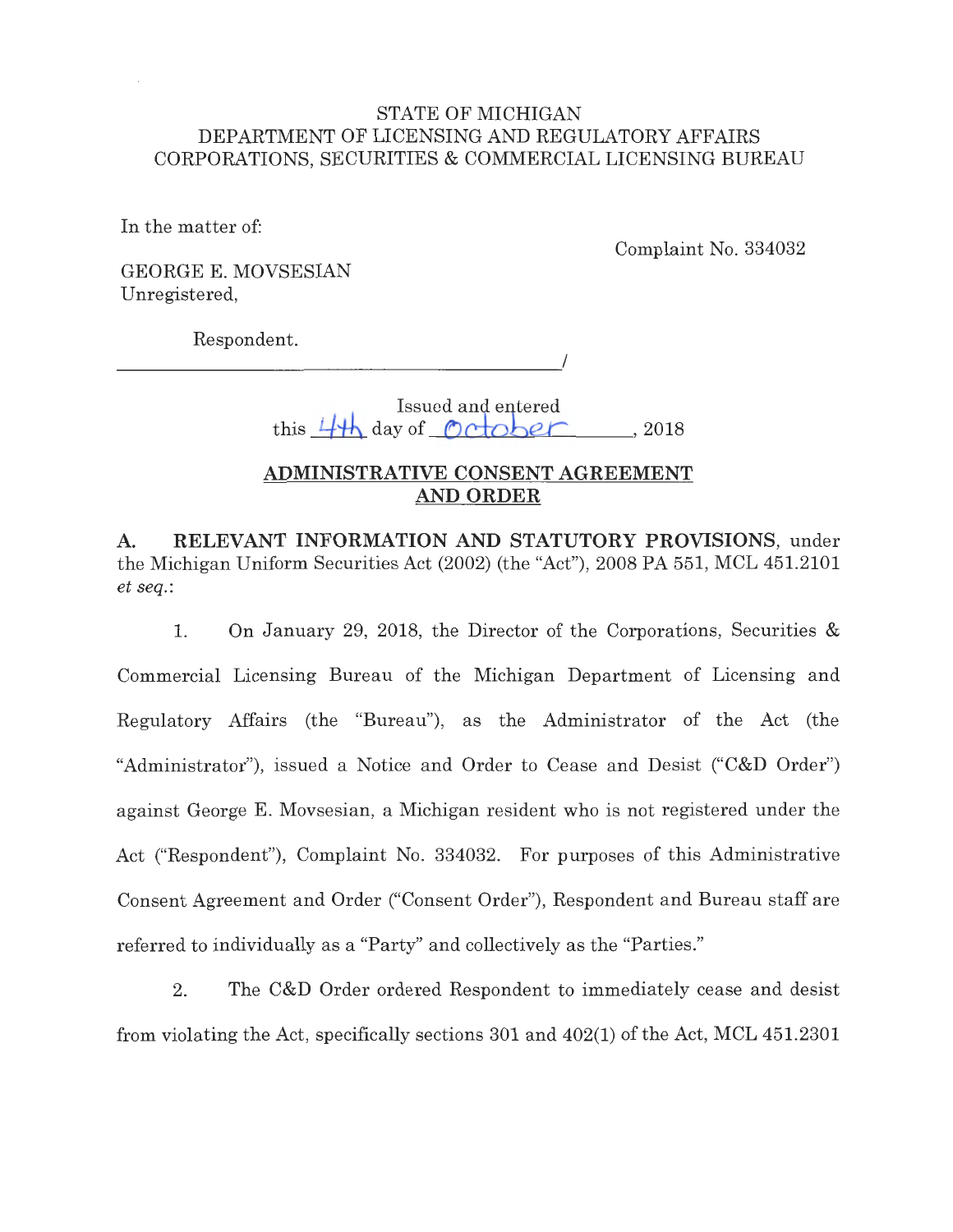and 451.2402(1), and further notified Respondent that the Administrator intended to impose a civil fine against him in the amount of \$9,700 under MCL  $451.2604(4)(a)$ .

3. The C&D Order was immediately effective pursuant to MCL 451.2604(2); however, Respondent, through counsel, timely requested an administrative hearing on the C&D Order under MCL 451.2604(2) and (3) (the "Hearing Request"). Thereafter, the Parties waived the 15-day statutory requirement to schedule a hearing and agreed to hold Respondent's Hearing Request in abeyance while negotiating possible resolution through this Consent Order.

4. As a result of negotiations, the Parties agree to and recommend that the Administrator order a settlement of this matter under the terms and conditions set forth in this Consent Order. Respondent was represented by, and had the advice of, legal counsel throughout the process of resolving the C&D Order through this Consent Order.

## **B. AGREEMENT**

The Parties agree to resolve the C&D Order under the following terms and conditions:

1. Respondent agrees to comply with the Act in connection with all future conduct and activities, including but not limited to ensuring that he is registered or exempt before effecting any further securities transactions in Michigan and ensuring that any securities he offers or sells in Michigan are registered or exempt.

2. Respondent agrees to pay the Bureau a reduced civil fine in the settlement amount of One Thousand and 00/100 Dollars (\$1,000.00) (the "Reduced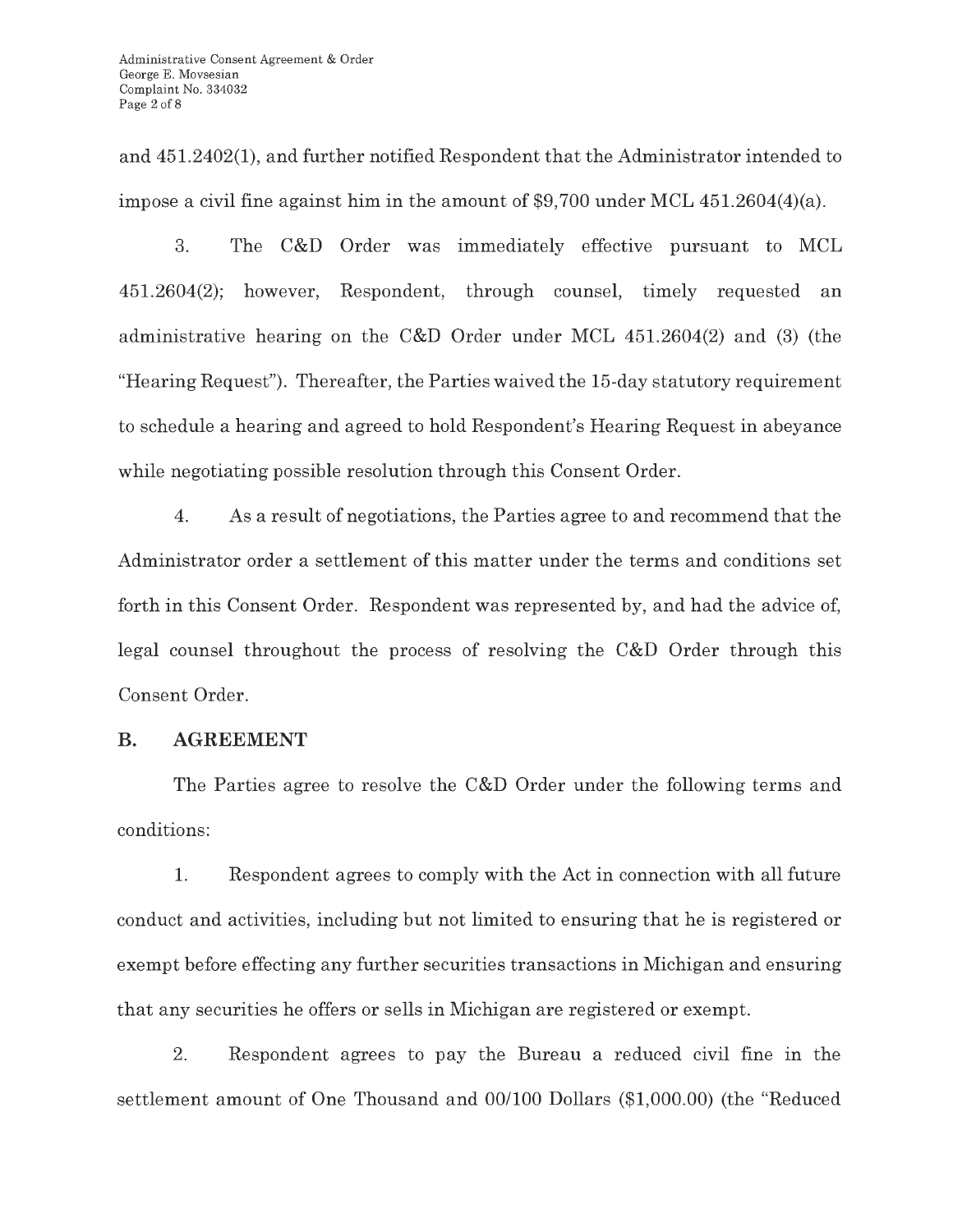Civil Fine"). Respondent agrees to pay the Reduced Civil Fine within ninety (90) calendar days after the mailing date of this Consent Order, once entered. The Reduced Civil Fine must be paid by cashier's check or money order made payable to the "State of Michigan," contain identifying information (name and "Complaint No. 334032"), and be mailed to the Bureau at the following address:

Corporations, Securities & Commercial Licensing Bureau Securities & Audit Division - Final Order Monitoring P.O. Box 30018 Lansing, MI 48909

If any portion of the Reduced Civil Fine is overdue, the Administrator may refer it to the Michigan Department of Treasury for collection action against Respondent. In addition, and consistent with Paragraph B.13. below, the Administrator reserves the right to take other available legal action to enforce payment of and collect the Reduced Civil Fine.

3. The Bureau will report and publish this Consent Order according to its current policy, as follows:

• This Consent Order is a public record required to be published and made available to the public, consistent with section 11 of the Michigan Freedom of Information Act, MCL 15.241. The Bureau will publish this Consent Order consistent with its current policy, whereby copies of orders issued under the Act are posted to the Bureau's website and a summary of order content is included in monthly disciplinary action reports separately published on the Bureau's website.

4. Notwithstanding the potential application of MCL 451.2412(9), this

Consent Order expressly preserves the Bureau's and Administrator's ability to rely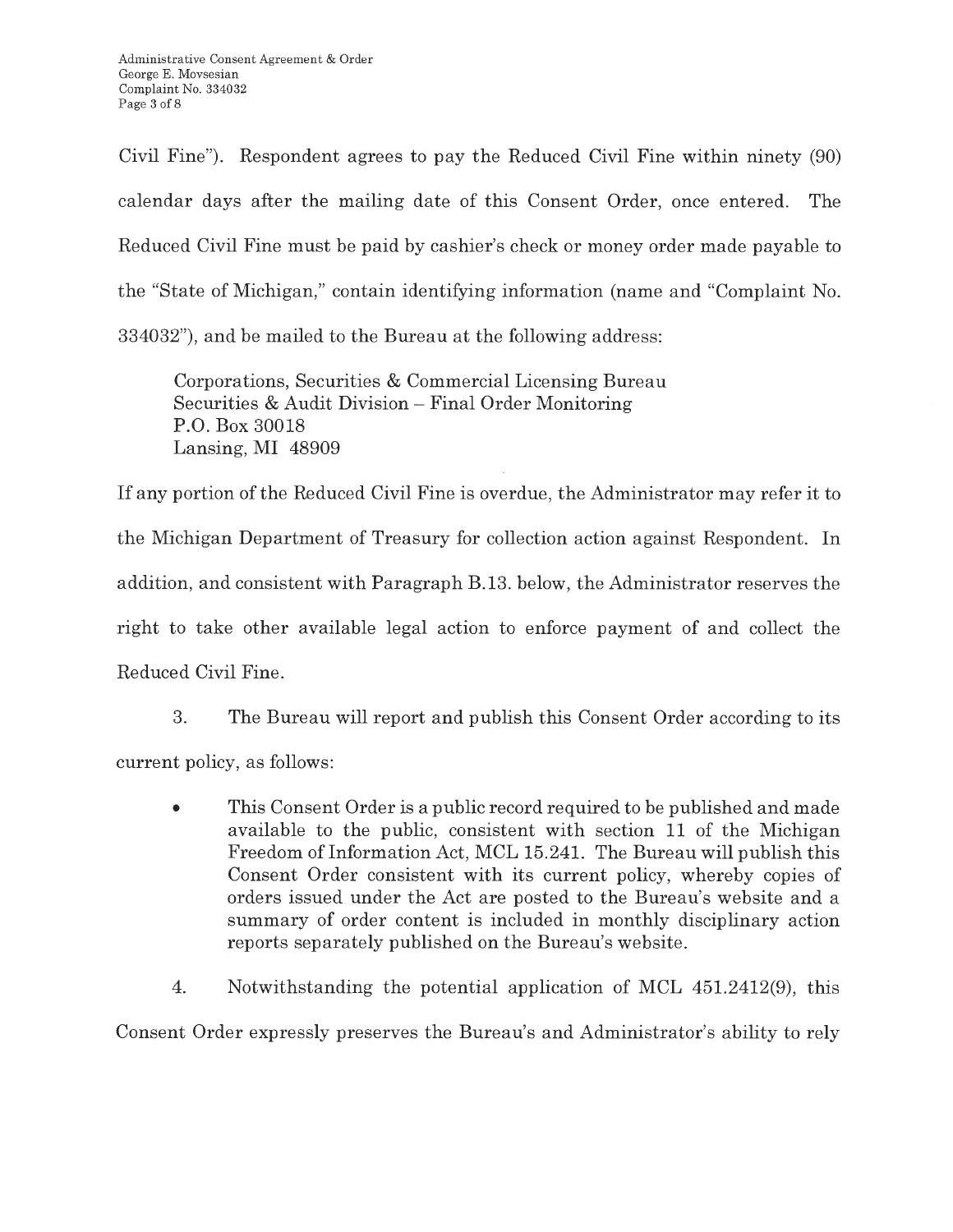on and assert, in any future proceeding under the Act, all activities, conduct, and alleged Act violations by Respondent contained in or relating to the C&D Order.

5. Respondent neither admits nor denies the allegations in the C&D Order or any wrongdoing in connection with this matter, and consents to entry of this Consent Order only for the purpose of resolving the C&D Order in an expeditious fashion that avoids the time and expense associated with an administrative proceeding on the Hearing Request and any appeals therefrom. The Parties agree that this Consent Order is automatically admissible in a proceeding to enforce its provisions or in any administrative proceeding under the Act.

6. The Parties agree that this Consent Order resolves only Respondent's activities, conduct, and alleged Act violations contained in the C&D Order, but it does not address or resolve any other activities, conduct, or potential Act violations engaged in by Respondent not expressly contained in the C&D Order or occurring after the date this Consent Order is entered.

7. Respondent agrees that, effective upon entry of this Consent Order, his Hearing Request is automatically revoked without further action by the Parties.

8. Respondent agrees to cooperate with the Bureau and comply with any reasonable investigative demands made by the Bureau in the future for purposes of ensuring compliance with this Consent Order or the Act.

9. Respondent acknowledges and agrees that: (a) the Administrator has jurisdiction and authority to enter this Consent Order; (b) the Administrator may enter this Consent Order without any further notice to Respondent; and (c) upon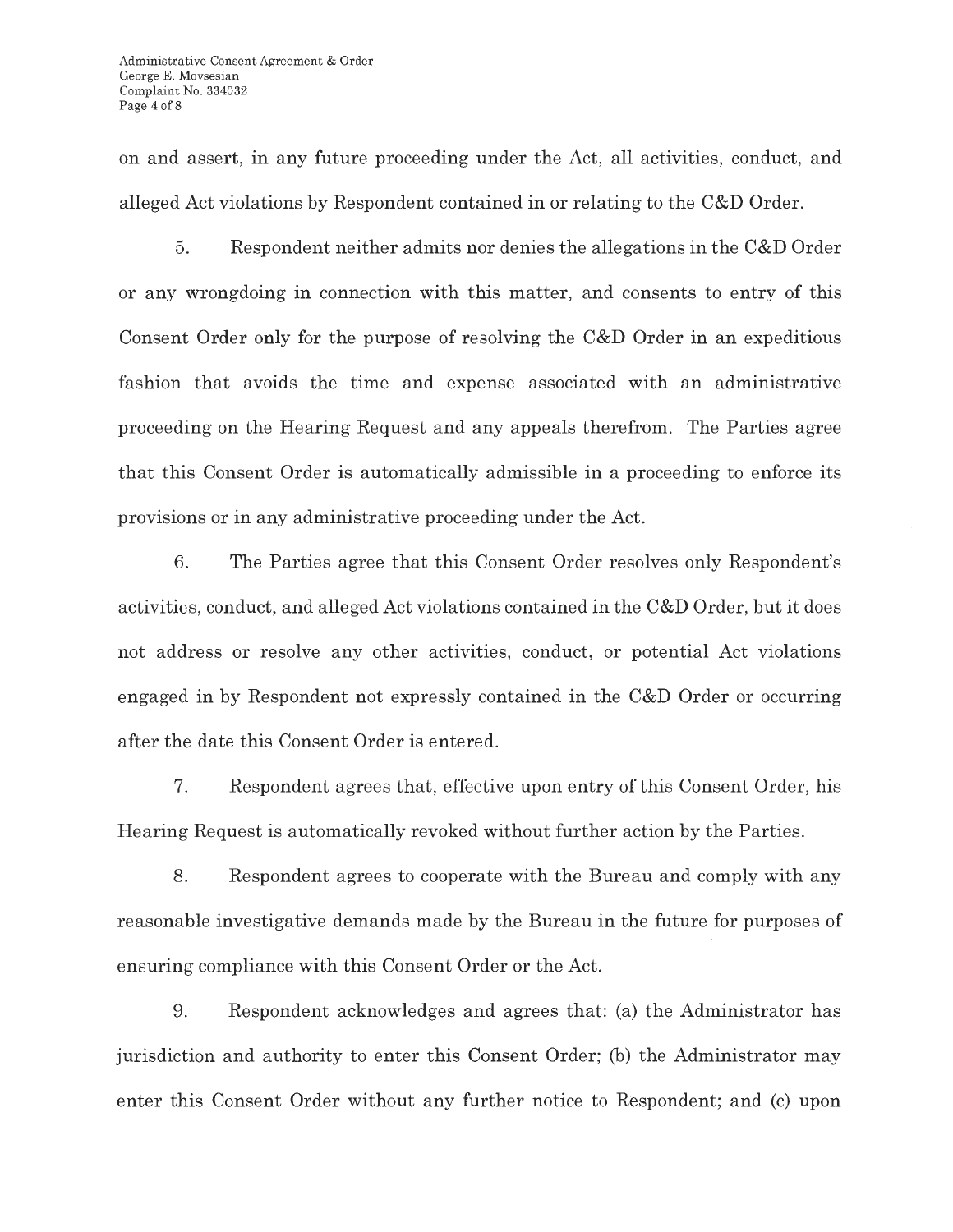entry of this Consent Order, it is final and binding, and Respondent waives any right to a hearing or appeal of this Consent Order and the C&D Order under the Act, the rules promulgated under the Act or the predecessor Act, the Administrative Procedures Act of 1969, 1969 PA 306, MCL 24.201 *et seq.,* or other applicable law.

10. The Parties understand and agree that this Consent Order will be presented to the Administrator for her final approval as evidenced by its entry, and that the Administrator may, in her sole discretion, decide to accept or reject this Consent Order. If the Administrator accepts this Consent Order by entering it, this Consent Order becomes fully effective and binding in accordance with Paragraph B.9. above . If the Administrator rejects this Consent Order by refusing to enter it, the Parties waive any objection to submitting the Hearing Request for adjudication through a formal administrative proceeding and the Administrator remaining the final decisionmaker at the conclusion of that proceeding.

11. The Parties acknowledge and agree that this Consent Order contains the entire understanding of the Parties and supersedes and forever terminates all prior and contemporaneous representations, promises, agreements, understandings, and negotiations, whether oral or written, with respect to its subject matter. The Parties further agree that this Consent Order may only be amended, modified, or supplemented by a duly executed writing signed by each Party and approved by Order of the Administrator.

12. The Parties acknowledge and represent that: (a) each Party has read this Consent Order in its entirety and fully understands all of its terms, conditions,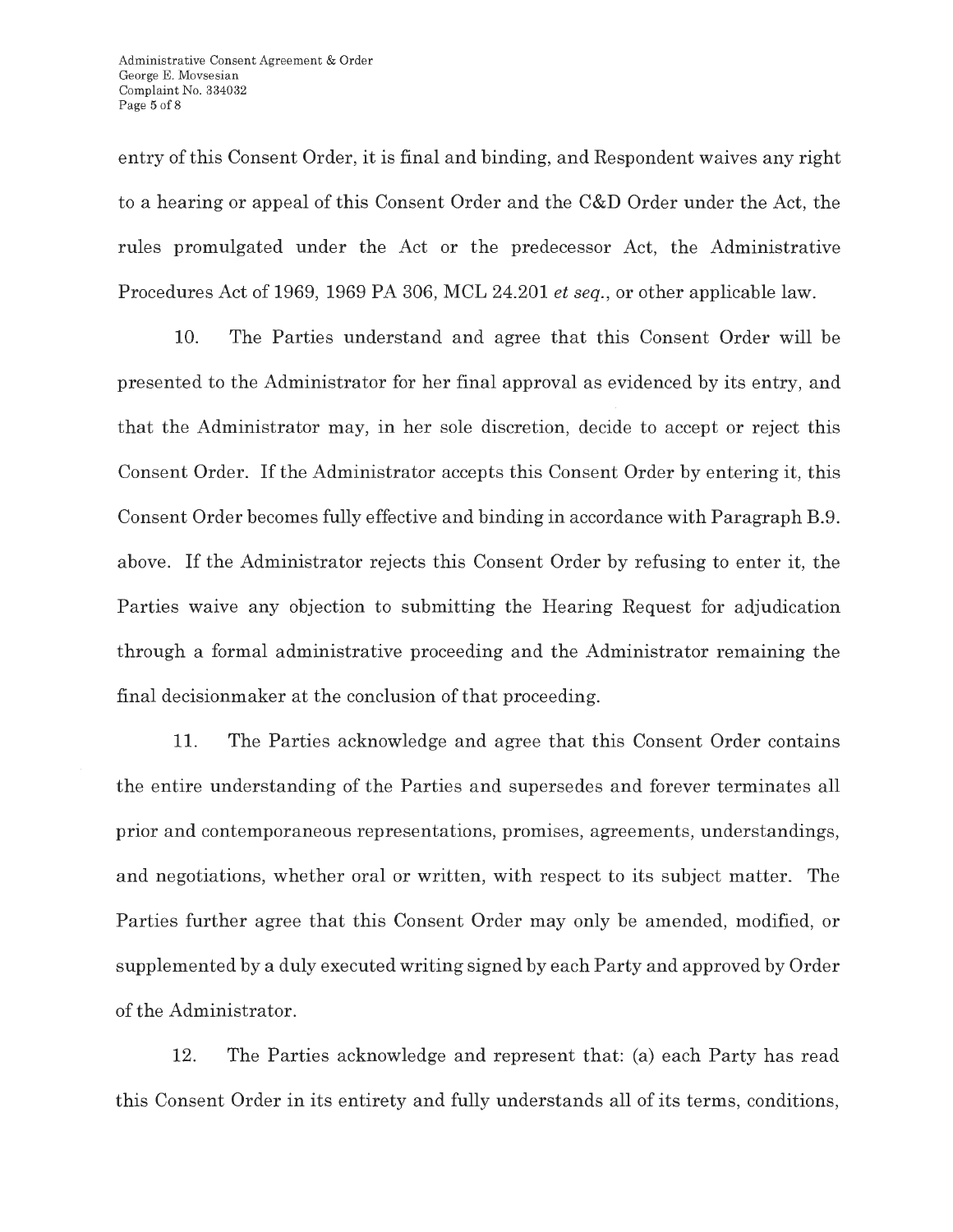ramifications, and consequences; (b) each Party unconditionally consents to the terms of this Consent Order; (c) each Party has consulted with or had ample opportunity to consult with legal counsel of his, her, or its choosing prior to executing this Consent Order; (d) each Party has freely and voluntarily signed this Consent Order; and (e) the consideration received by each Party as described in this Consent Order is adequate.

13. The Parties acknowledge and agree that the Administrator retains the right to pursue any action or proceeding permitted by law to enforce the provisions of this Consent Order.

14. The Parties agree that facsimile or electronically-transmitted signatures may be submitted in connection with this Consent Order and are binding on that Party to the same extent as an original signature.

[This space left intentionally blank; Signature Page and Order follow]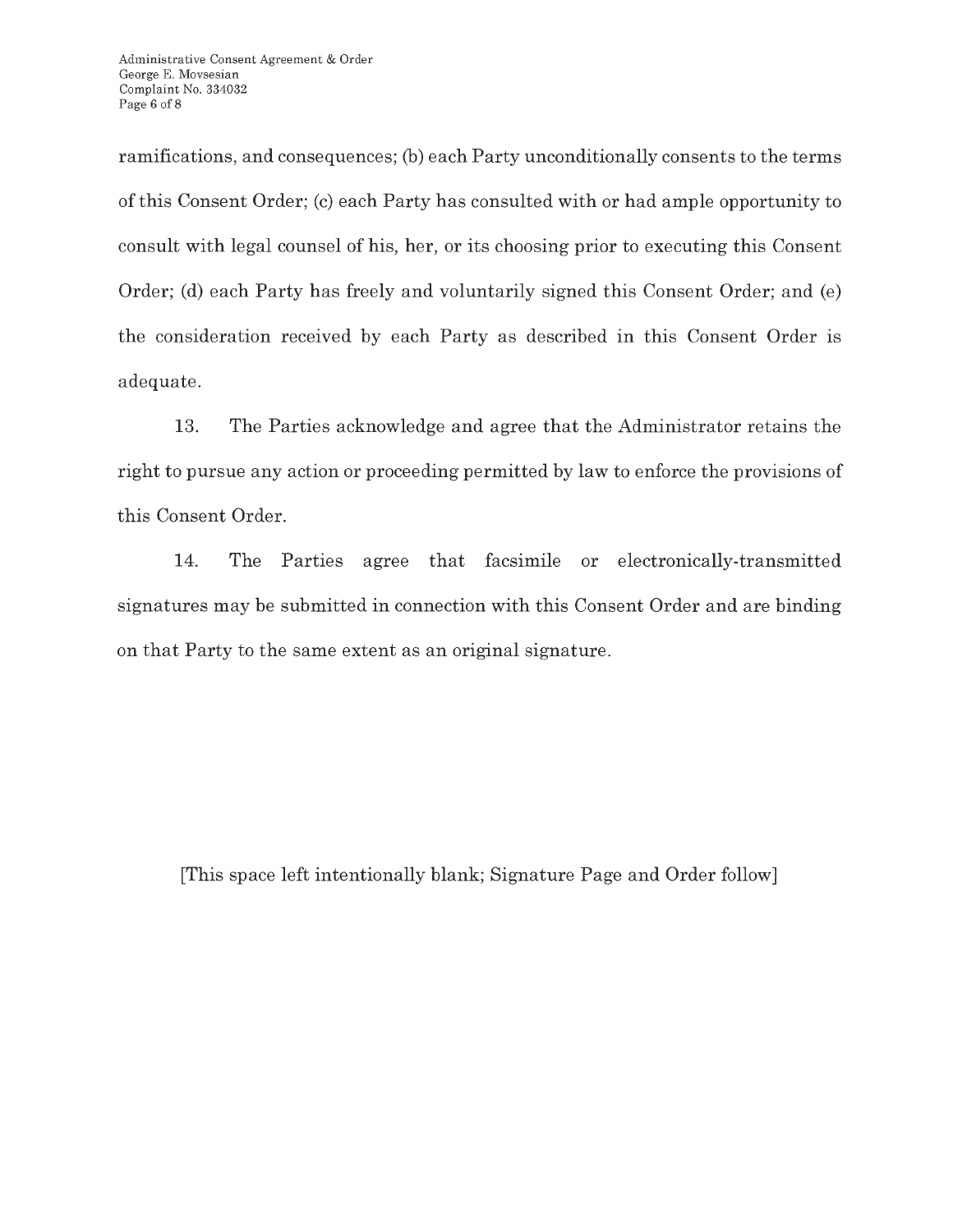Administrative Consent Agreement & Order George E. Movsesian Complaint No. 334032 Page 7 of 13

Through their signatures, the Parties agree to the above terms and conditions.

 $\mathbb{C} \setminus \mathbb{C} \cup \mathbb{C}$  $Signed: 1.00003$  Dated: 0.000 0.000 0.000 0.000 0.000 0.000 0.000 0.000 0.000 0.000 0.000 0.000 0.000 0.000 0.000 0.000 0.000 0.000 0.000 0.000 0.000 0.000 0.000 0.000 0.000 0.000 0.000 0.000 0.000 0.000 0.000 0.000 0.000 0. George E. Movsesian, Respondent

Acknowledged and Reviewed by: Signed: Dated:  $4/17/11$ Janing M. Lucas ELIC MICHAELS

Approved by:

Signed:

Dated:

Timothy L. Teague Securities & Audit Division Director Corporations, Securities & Commercial Licensing Bureau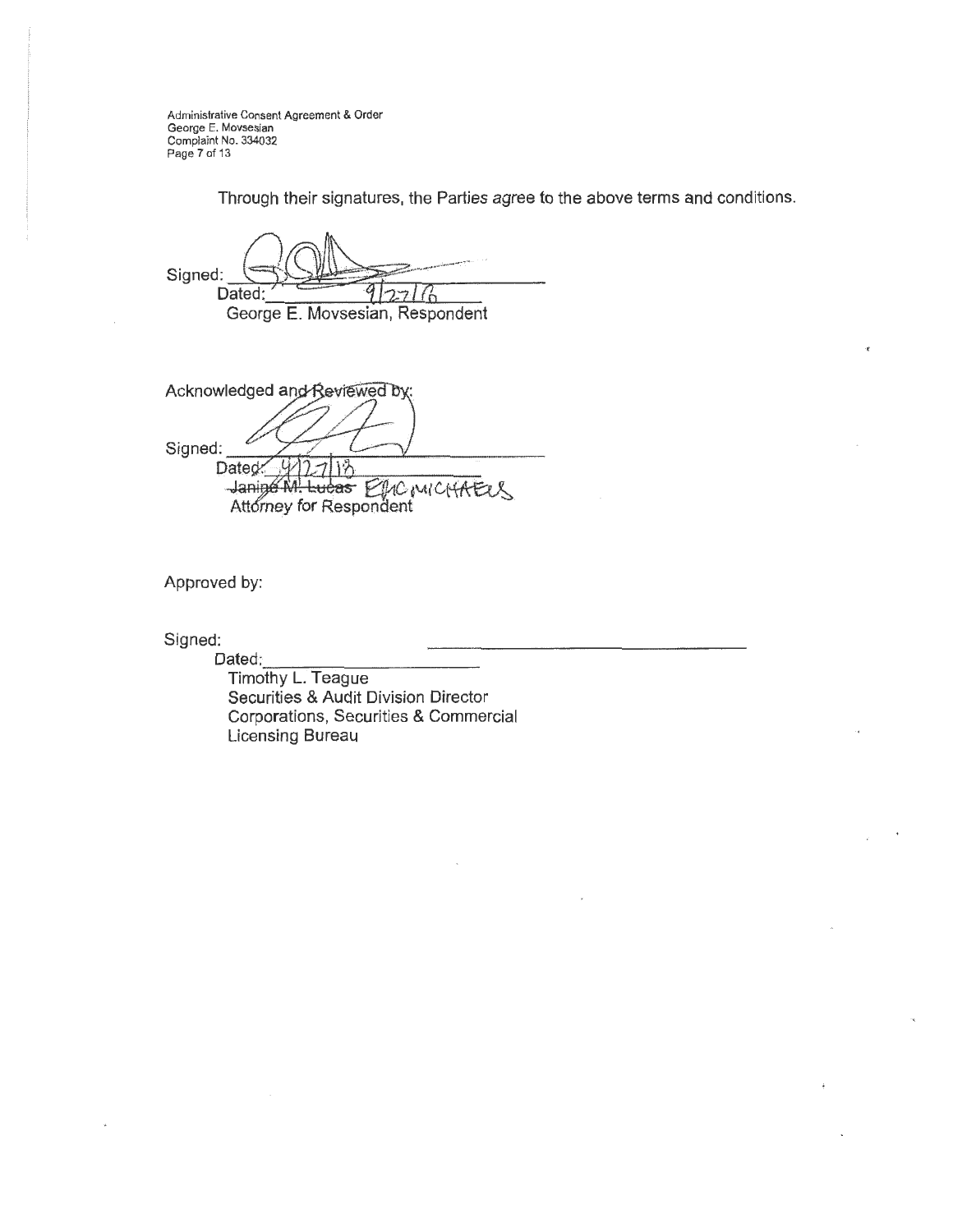Through their signatures, the Parties agree to the above terms and

conditions.

Signed: \_\_\_\_\_\_\_\_\_\_\_\_\_\_ \_

George E. Movsesian, Respondent

Dated: with the contract of the contract of the contract of the contract of the contract of the contract of the contract of the contract of the contract of the contract of the contract of the contract of the contract of th

Acknowledged and Reviewed by:

Signed: \_\_\_\_\_\_\_\_\_\_\_\_\_\_\_ \_

Dated: \_\_\_\_\_\_\_\_\_ \_

Janine M. Lucas Attorney for Respondent

Approved by:

 $Signeed:$  Timothy L Teague

Timothy LUTeague Securities & Audit Division Director Corporations, Securities & Commercial Licensing Bureau

Dated: 0.1.8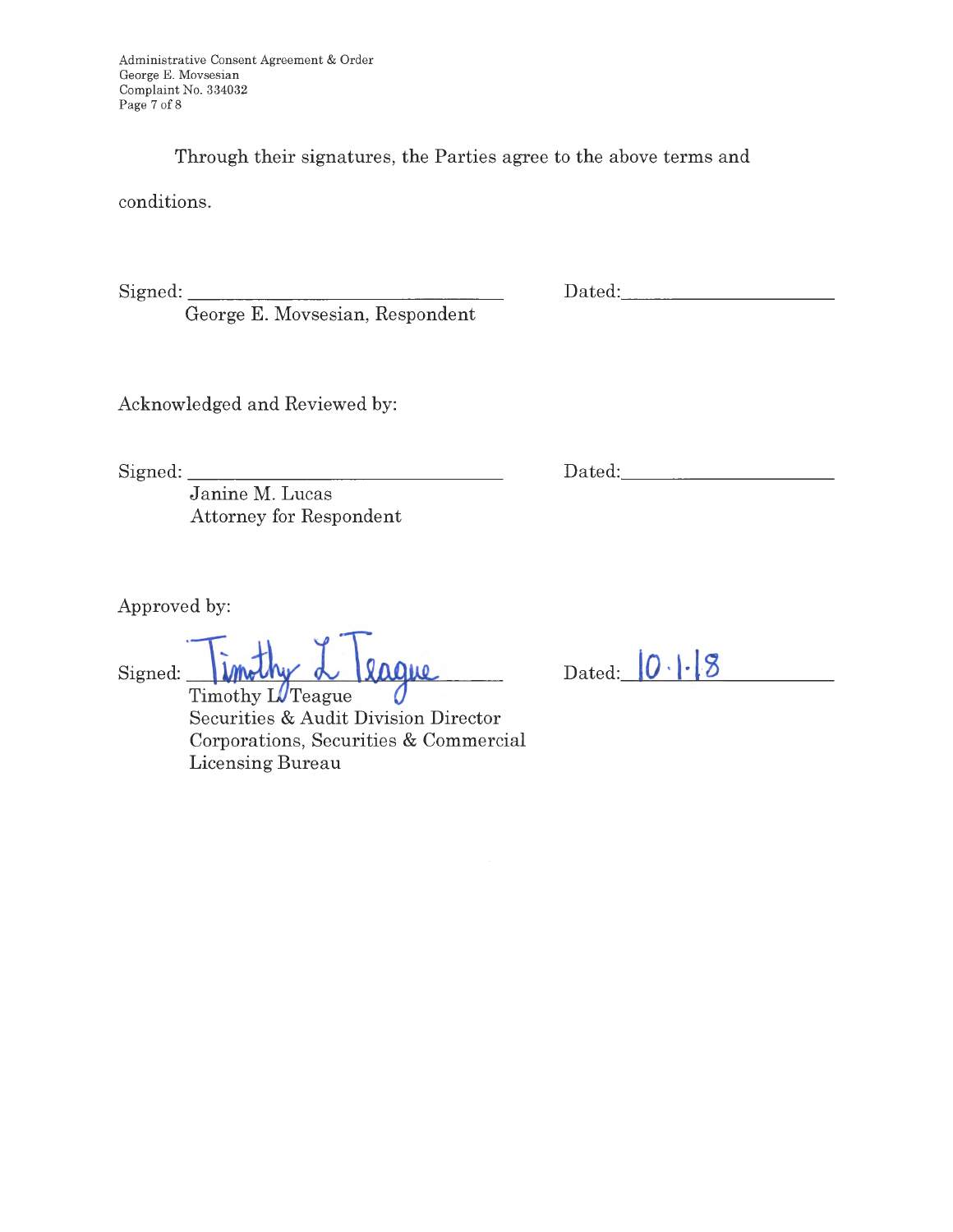Administrative Consent Agreement & Order George E. Movsesian Complaint No. 334032 Page 8 of 8

# **C. ORDER**

The Administrator NOW, THEREFORE, ORDERS:

THE TERMS AND CONDITIONS IN THE FOREGOING FULLY EXECUTED CONSENT AGREEMENT ARE INCORPORATED BY REFERENCE AND MADE BINDING AND EFFECTIVE THROUGH THIS CONSENT ORDER.

 $By:$ Julia Dale

Administrator and Director Corporations, Securities & Commercial Licensing Bureau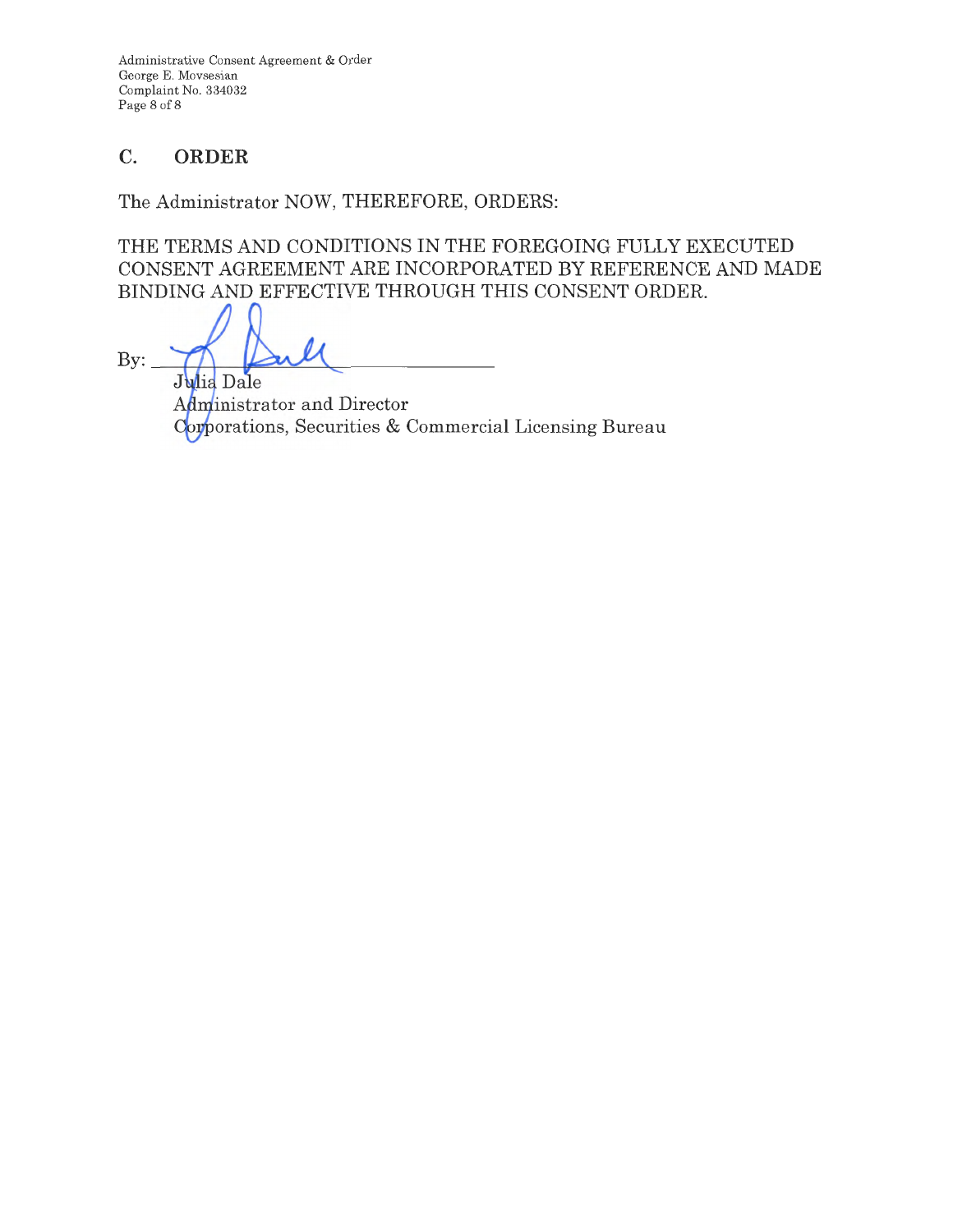## STATE OF MICHIGAN DEPARTMENT OF LICENSING AND REGULATORY AFFAIRS CORPORATJONS, SECURITIES & COMMERCIAL LICENSING BUREAU

In the Matter of:

Complaint No. 334032

I

GEORGE E. MOVSESIAN Unregistered

Respondent.

Issued and entered This  $\frac{99}{\text{day of January}}$ , 2018

NOTICE AND ORDER TO CEASE AND DESIST

Julia Dale, the Director of the Corporations, Securities & Commercial Licensing Bureau (the "Administrator"), pursuant to her statutory authority and responsibility to administer and enforce the Michigan Uniform Securities Act (2002), 2008 PA 551, as amended, MCL 451.2101 *et seq.* ("Securities Act"), hereby orders George E. Movsesian ("Respondent") to cease and desist from offering and selling unregistered securities and from acting as an unregistered agent for Woodbridge Mortgage Investment Fund 1, LLC; Woodbridge Mortgage Investment Fund 3, LLC; and Woodbridge Mortgage Investment Fund 3A, LLC (collectively, "Woodbridge" unless individually identified), contrary to the Securities Act. Respondent is also notified of the opportunity to request a hearing in this matter.

#### **I. BACKGROUND**

#### **A. The Respondent**

1. George E. Movsesian is a Michigan resident. Respondent is not registered in any capacity pursuant to the Securities Act in Michigan.

#### **B. Findings of Fact**

1. The Bureau conducted an investigation of Respondent's activities under the Securities Act.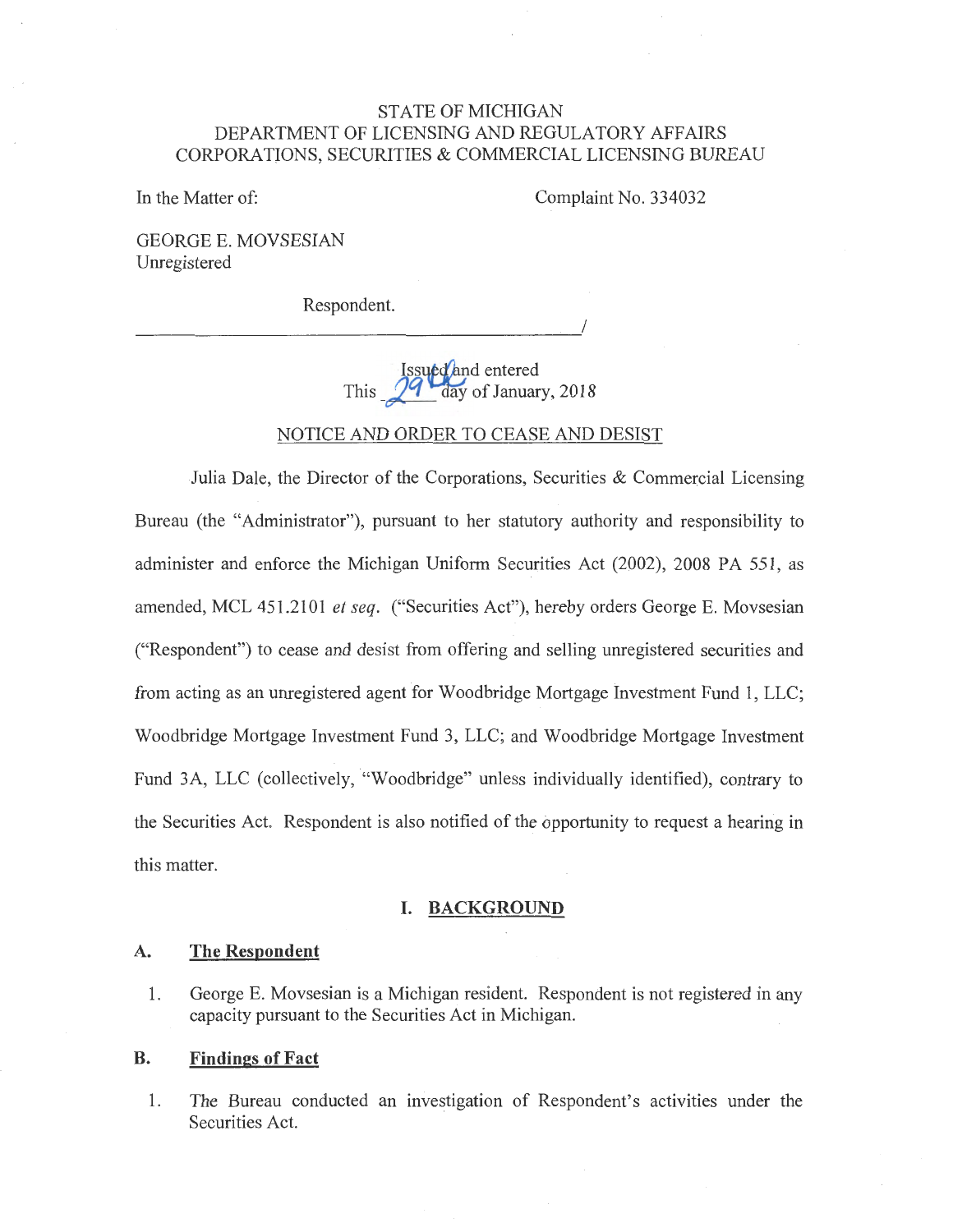- 2. On or around August 8, 2017, the Bureau issued orders against Woodbridge Mortgage Investment Fund 1, LLC; Woodbridge Mortgage Investment Fund 3, LLC; and Woodbridge Mortgage Investment Fund 3A, LLC for violations of section 301 and section 501 of the Securities Act, MCL 451.2301 and MCL 451.2501. (Exhibits 1, 2, and 3).<sup>1</sup> None of the Woodbridge securities were federal covered, registered, or exempt from registration.
- 3. The investigation developed evidence that Respondent offered or sold Woodbridge securities in the form of notes as follows:
	- A. Respondent sold a Woodbridge Mortgage Investment Fund 1, LLC note to investor JS for \$37,000 on or around December 9, 2015;
	- B. Respondent sold a Woodbridge Mortgage Investment Fund 3A, LLC note to investor GW for \$36,977 on or around March 23, 2016;
	- C. Respondent sold a Woodbridge Mortgage Investment Fund 3, LLC note to investor SM for \$27,203.95 on or around July 5, 2016;
	- D. Respondent sold a Woodbridge Mortgage Investment Fund 3A, LLC note to investor CT for \$50,000 on or around April 27, 2016;
	- E. Respondent sold an unknown Woodbridge note to investor JP for \$263,250 on an unknown date;
	- F. Respondent sold a Woodbridge Mortgage Investment Fund 3, LLC note to investor CF for \$137,856 on or around June 23, 2016;
	- G. Respondent sold a Woodbridge Mortgage Investment Fund 3A, LLC note to investor MS for \$30,000 on or around September 15, 2016;
	- H. Respondent sold an unknown Woodbridge note to investor JL for \$25,000 on an unknown date; and
	- I. Respondent sold a Woodbridge Mortgage Investment Fund 3, LLC note to investor IS for \$100,000 on or around January 29, 2016.

<sup>&</sup>lt;sup>1</sup> Multiple other states have initiated enforcement proceedings against Woodbridge and its affiliated entities. The United States Securities and Exchange Commission has initiated enforcement proceedings against Woodbridge at the federal level, and alleges that Woodbridge is a "Ponzi scheme" which has defrauded investors out of over one billion dollars nationwide.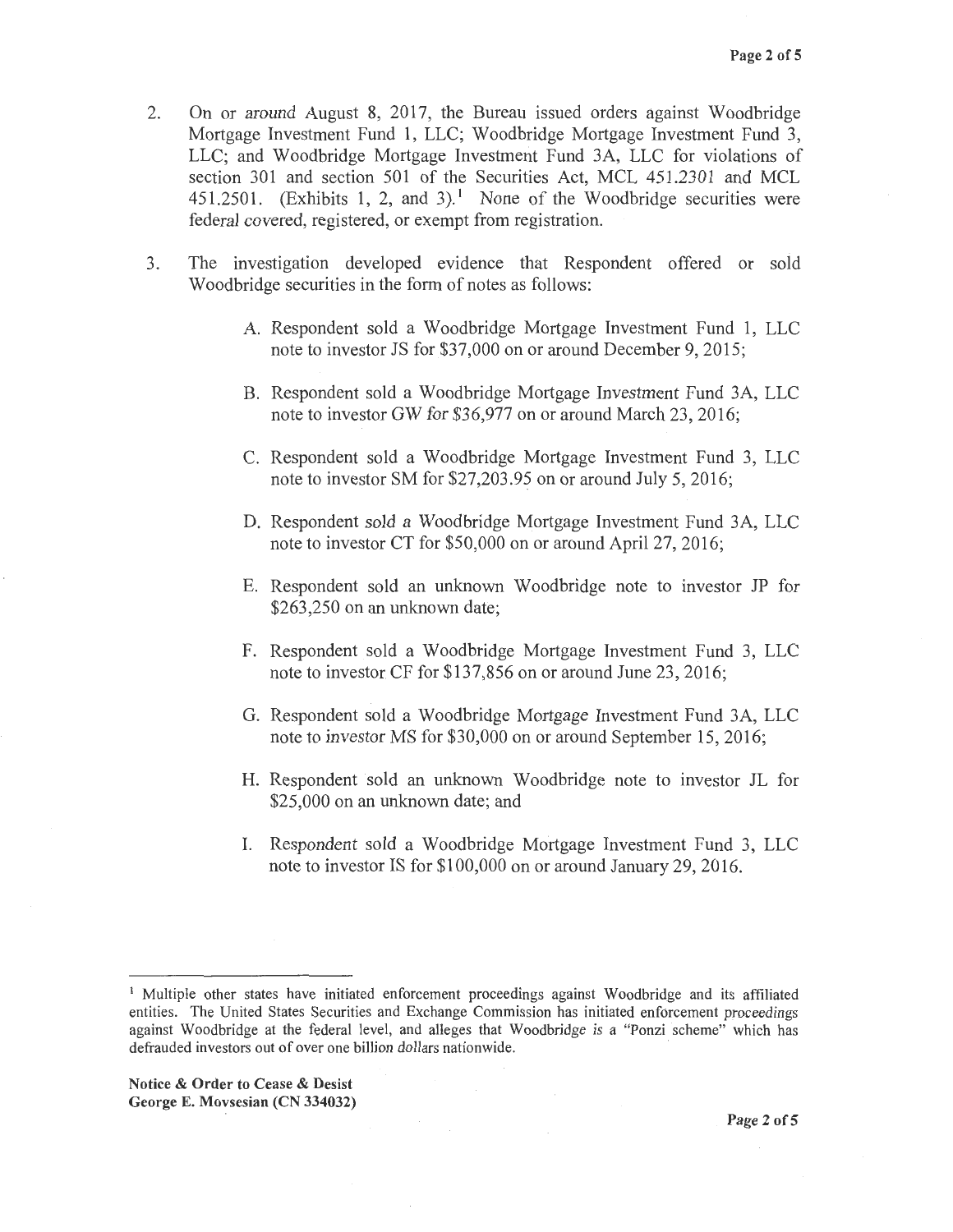- 4. The investigation developed evidence that Woodbridge paid Respondent \$9,700 in commissions to represent it in marketing, offering, and selling the securities identified in paragraph I.B.3.
- 5. Respondent is not registered or exempt from registration as an agent pursuant to the Securities Act in Michigan.

### II. **RELEVANT STATUTORY PROVISIONS**

1. Section 301 of the Securities Act, MCL 451.2301, states:

A person shall not offer or sell a security in this state unless 1 or more of the following are met:

(a) The security is a federal covered security. (b) The security, transaction, or offer is exempted from registration under section 201 to 203. ( c) The security is registered under this act.

2. Section 402(1) of the Securities Act, MCL 451.2402(1), states:

An individual shall not transact business in this state as an agent unless the individual is registered under this act as an agent or is exempt from registration as an agent under subsection {2).

3. Section 503(1) of the Securities Act, MCL 451.2503(1), states:

In a civil action or administrative proceeding under this act, a person claiming an exemption, exception, preemption, or exclusion has the burden to prove the applicability of the exemption, exception, preemption, or exclusion.

## III. **CONCLUSIONS OF LAW**

- 1. Respondent George E. Movsesian offered or sold nine Woodbridge securities in the State of Michigan which were not federally covered, exempt from registration, or registered, in violation of section 301 of the Securities Act, MCL 451.2301.  $(Exhibit 1)$ .
- 2. Respondent George E. Movsesian acted as an agent for Woodbridge in the offer and sale of nine securities without the benefit of registration or a properly-claimed exemption, in violation of section 402(1) of the Securities Act, MCL 451.2402(1).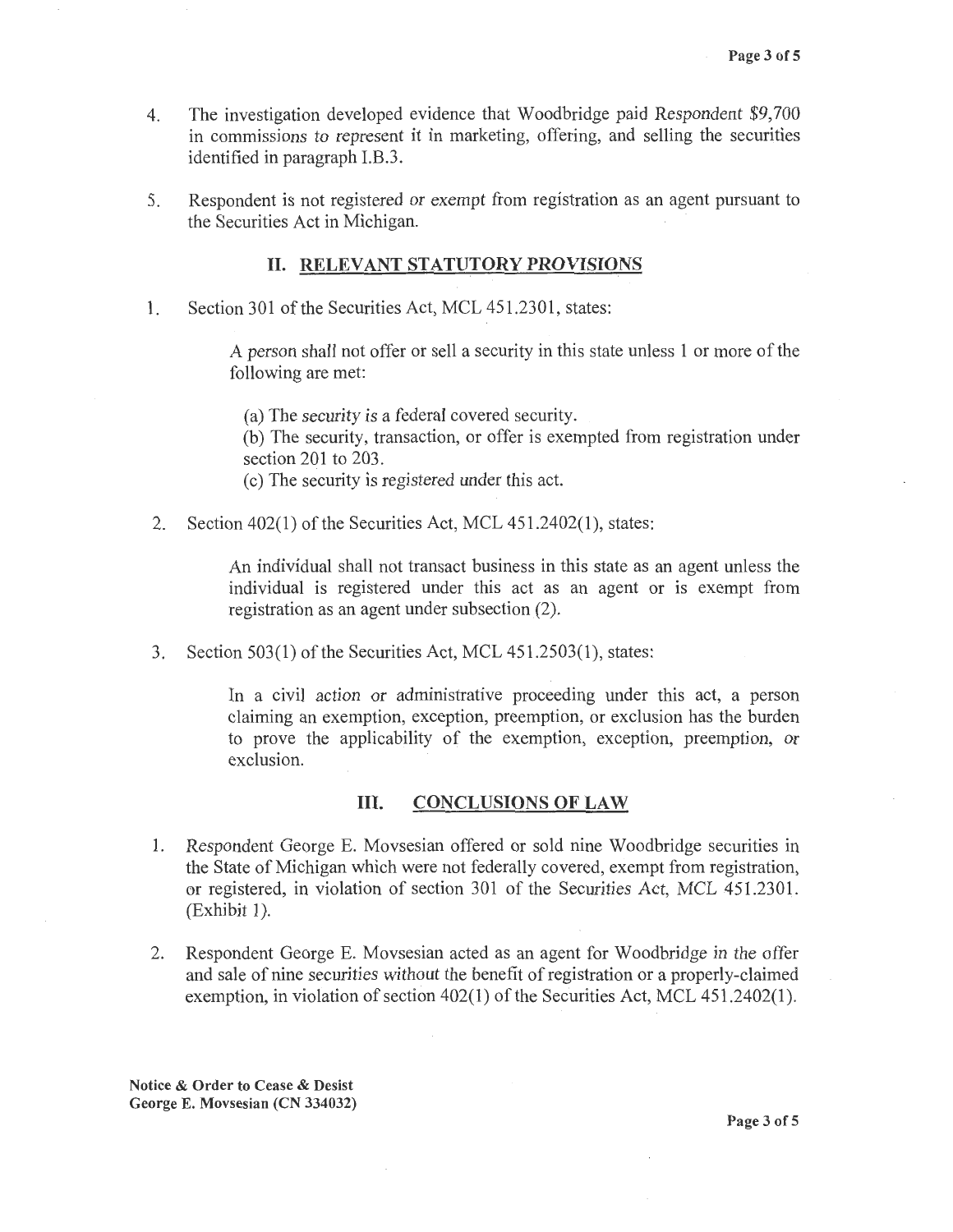#### **IV. ORDER**

IT IS THEREFORE ORDERED, pursuant to section 604 of the Securities Act, MCL 451.2604, that:

- A. Respondent shall immediately CEASE AND DESIST from offering and selling unregistered securities and from acting as an unregistered agent, contrary to the Securities Act.
- B. Pursuant to section 604(2) of the Securities Act, this Notice and Order to Cease and Desist is IMMEDIATELY EFFECTIVE.
- C. In her Final Order, the Administrator, under section 604(4) of the Securities Act, MCL 451.2604(4), intends to impose a civil fine of \$9,700.00 against Respondent.
- D. Pursuant to section 508 of the Securities Act, MCL 451.2508, a person that willfully violates the Securities Act, or an order issued under the Securities Act, is guilty of a felony punishable by imprisonment for not more than 10 years or a fine of not more than \$500,000.00 for each violation, or both. An individual convicted of violating a rule or order under this act may be fined, but shall not be imprisoned, if the individual did not have knowledge of the rule or order.

#### **V. NOTICE OF OPPORTUNITY FOR HEARING**

Section 604 of the Securities Act, MCL 451.2604, provides that Respondent has 30 days beginning with the first day after the date of service of this Notice and Order to Cease and Desist to submit a written request to the Administrator asking that this matter be scheduled for a hearing. If the Administrator receives a written request in a timely manner, the Administrator shall schedule a hearing within 15 days after receipt of the request. The written request for a hearing must be addressed to:

> . Corporations, Securities & Commercial Licensing Bureau Regulatory Compliance Division P.O. Box 30018 Lansing, MI 48909

#### **VI. ORDER FINAL ABSENT HEARING REQUEST**

A. Under section 604 of the Securities Act, MCL 451.2604, the Respondent's failure to submit a written request for a hearing to the Administrator within 30 days after the service date of this **NOTICE AND ORDER TO CEASE AND DESIST** shall result in this order becoming a **FINAL ORDER** by operation of law. The **FINAL**